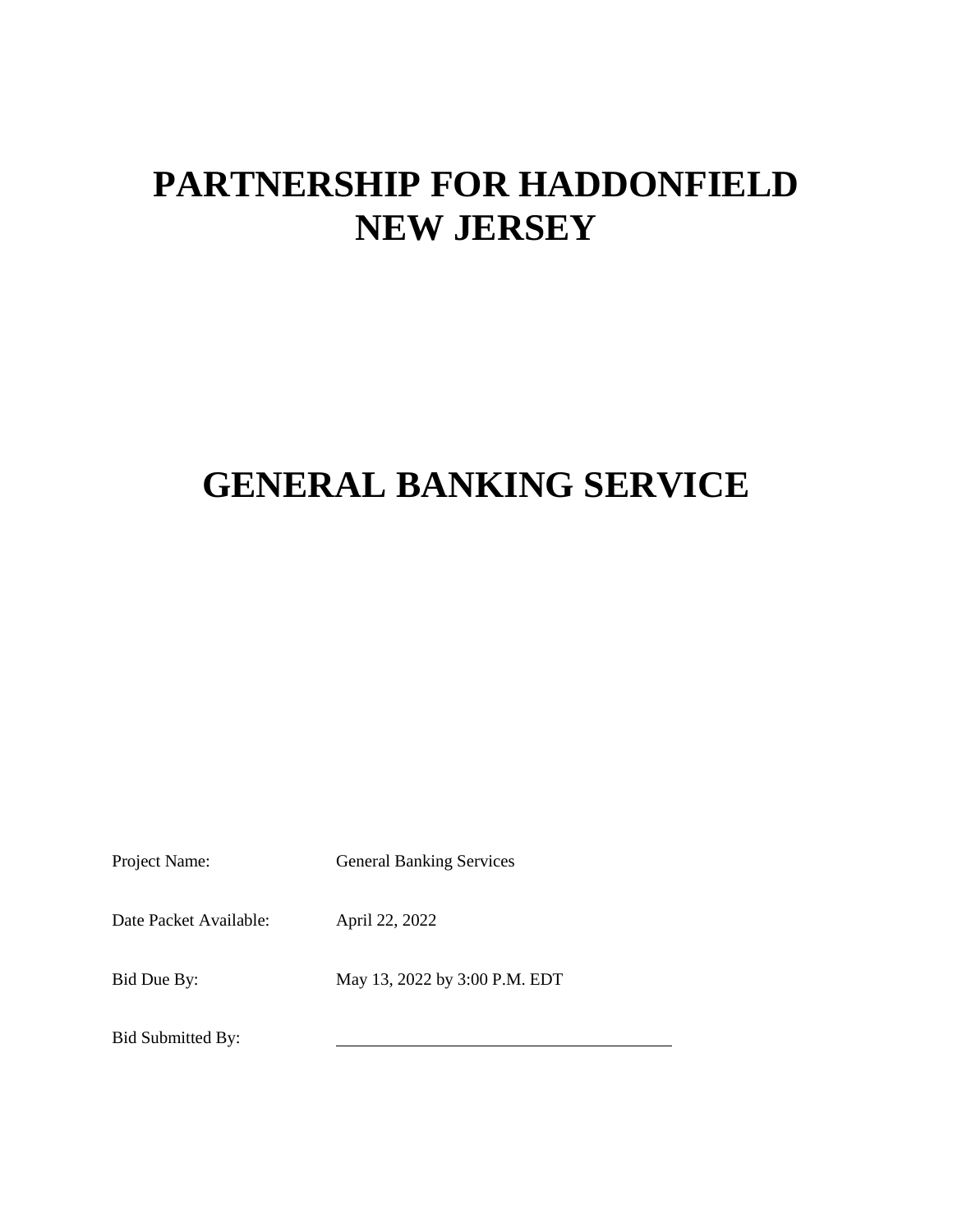# **REQUEST FOR PROPOSAL GENERAL BANKING SERVICES**

**NOTICE IS HEREBY GIVEN** that proposals and qualifications are being solicited by the Partnership for Haddonfield (PfH) to obtain "General Banking Services" services as described herein for the Partnership for Haddonfield. Individuals responding to this Request for Proposal should have extensive experience, a knowledgeable background, and qualifications in the provision of the services described herein.

The RFP package for this service is available online at [www.downtownhaddonfield.com](http://www.downtownhaddonfield.com/) in Room 101 of Municipal Hall, Borough of Haddonfield, 242 Kings Highway East, Haddonfield, NJ 08033 during regular business hours (8:30 am to 4:30 pm).

Interested respondents shall submit one (1) original; four (4) bound copies of their proposal of which one (1) must be unbound for further copying (if necessary).

The Partnership for Haddonfield requires that the RFP response be submitted by Friday, May 13, 2022 prior to 3:00 p.m. in Room 101 of the Haddonfield Borough Hall. There will be a public reading of the names and respective cost proposals at 3:00 p.m. on Friday, May 13, 2022 in Room 102 of the Municipal Hall.

> Michael Marciante Executive Director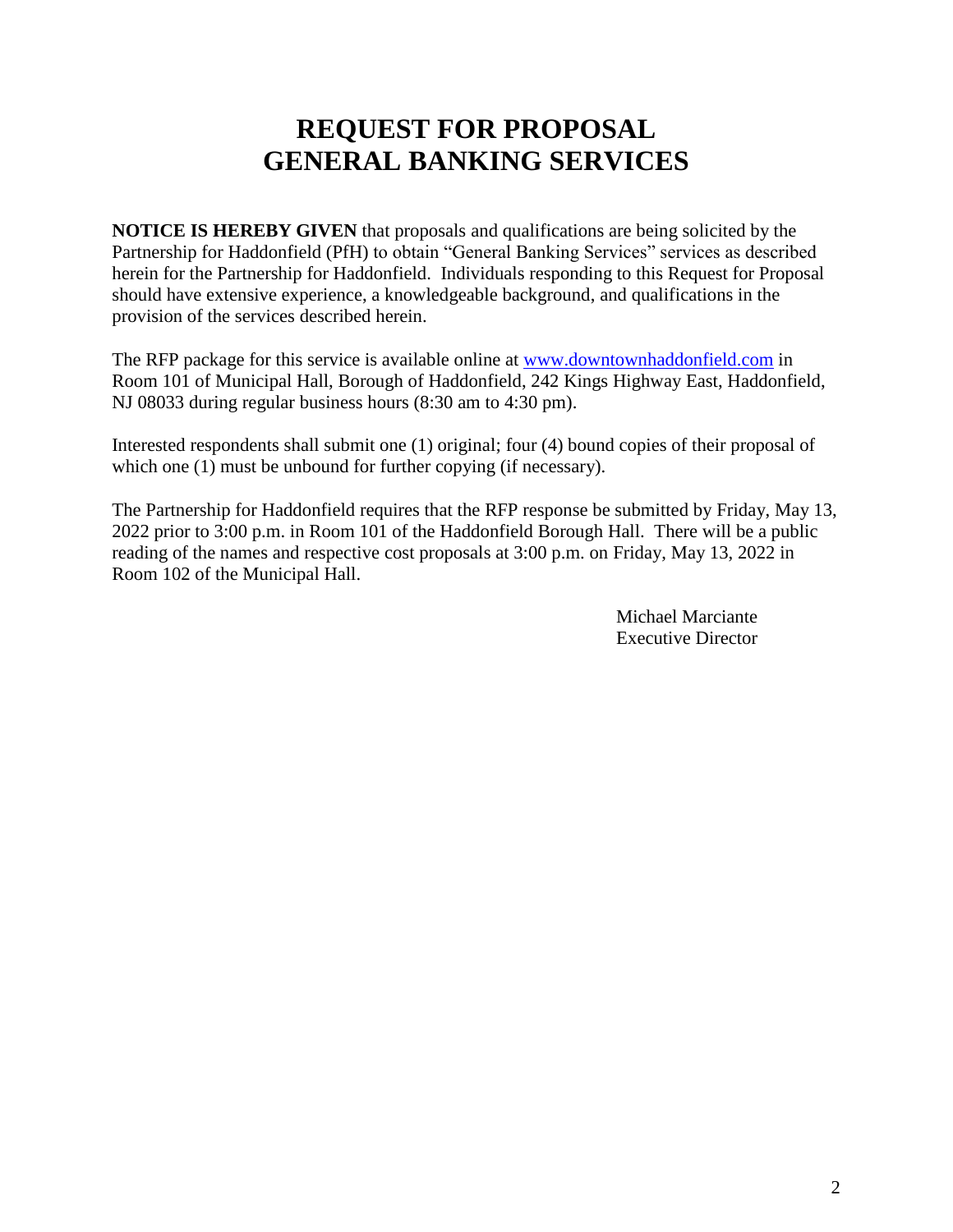# **SPECIFICATION AND PROPOSAL FOR GENERAL BANKING SERVICE FOR THE PARTNERSHIP FOR HADDONFIELD**

**Intent:** The Partnership for Haddonfield is issuing a Request for Proposals (RFP) to financial institutions to provide primary banking services.

The Partnership proposes a contract term of three years with either party having the option to terminate the contract with ninety (90) days written notice of its intention to terminate. The estimated effective date of this agreement is Monday, May 30, 2022.

Please submit the completed RFP form included in this communication, along with any additional information regarding services the financial institution offers to municipal governments.

# **I. Terms of the banking agreement:**

- 1. The financial institution must be fully qualified as a "Public Depository" pursuant to the State of New Jersey Government Unit Depository Protection Act and must continue to be such during the three (3) year contract period.
- 2. The Partnership reserves the right to hold oral discussions with all proposers prior to selections.
- 3. By submitting a proposal, the proposer certifies that he or she has fully read and understands the RFP and has full knowledge of the scope, nature, quantity and quality of the work to be performed.
- 4. The proposer shall furnish such additional information as the Partnership may reasonably require. The Partnership reserves the right to make reasonable inquires of the qualifications of the proposer, as it deems appropriate.
- 5. The Partnership reserves the right to reject any/or all proposals, and the right to accept the proposal that it considers most favorable to the Partnership's interests. In addition, the Partnership reserves the right to seek new proposals when such a procedure is in its best interests to do so.

# **II. Required Services for Responding Financial Institutions:**

- 1. Monthly statements are due to the Partnership by the 10th of each month.
- 2. Next business day availability for deposited checks.

3. Web-based computer banking (Real-Time) allowing access to banking services such as; book transfers, wire transfers, statements, etc. A demonstration of this service may be requested by the Partnership.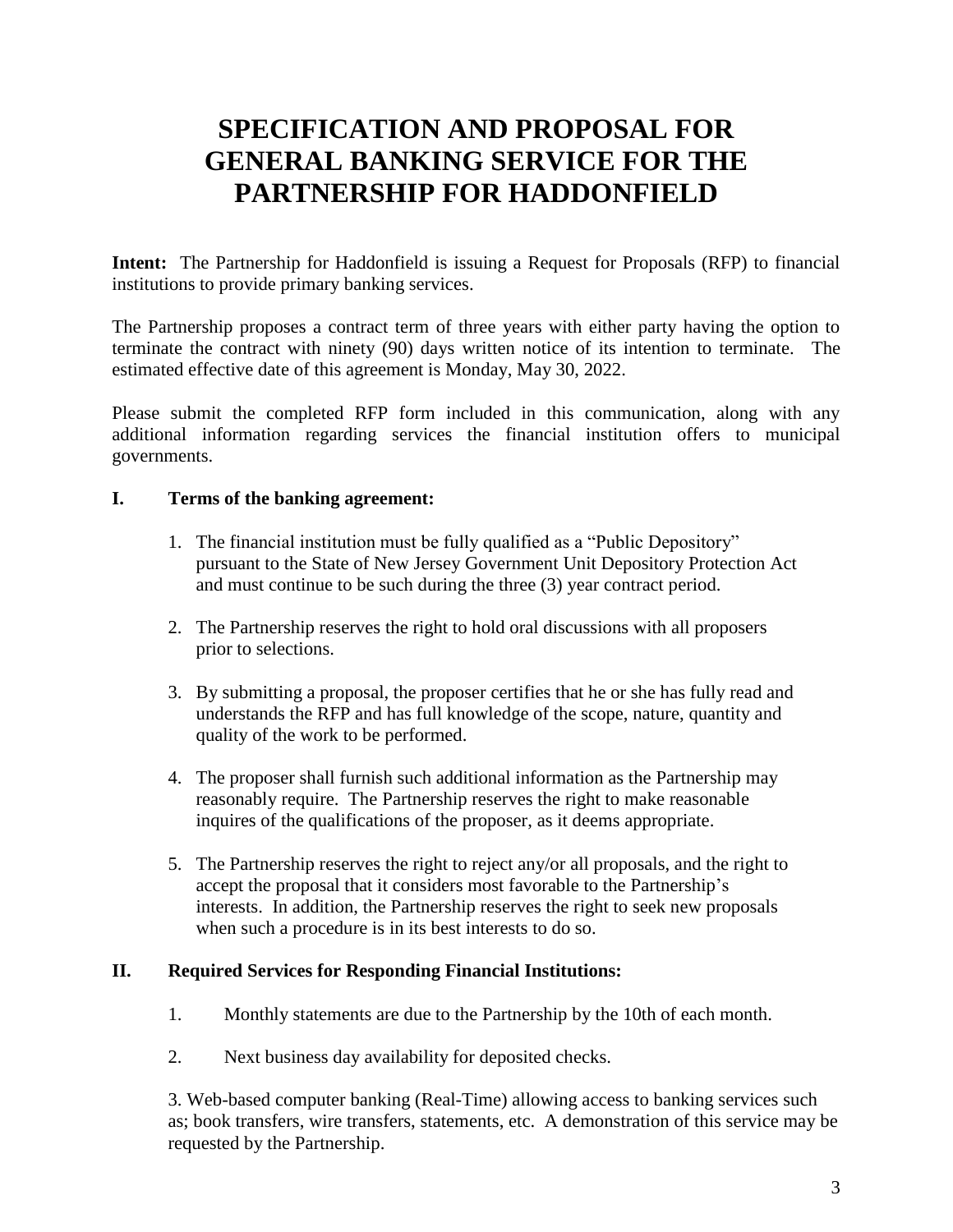### **III. Please respond to the following questions:**

- 1. The proposer must denote transaction cut off for deposits to be considered received that day and not carried forward to the next day. Indicate cut off time at branches and the financial institution's main office.
- 2. The Partnership requires a bank office in a convenient location where it can transact business.
- 3. Please state the location of this bank or branch and list the number of bank branches within a three-mile radius of Haddonfield, NJ.
- 4. Do you offer Online Banking? Electronic Check Deposits? Digital Account Transfers?

# **IV. General Information:**

The Partnership maintains accounts as listed below.

- The Current Operating Budget for 2021 was approximately \$248,000
- The Partnership issues approximately 200 checks and direct deposit records annually.

# **V. Cost Proposal:**

1. The cost proposals submitted to the Partnership must be all inclusive. All services not mentioned or general services incidental to the operations of accounts maintained by the Partnership and not addressed are expected to be provided at no additional costs.

The Partnership reserves the right to accept the proposals for all types of services from the same financial institution or split the services among different financial institutions if it's in the best interest of the Partnership to do so.

In order to simplify and standardize all proposals, attached, as Exhibit A is a "Banking Services Fee Proposal Form" in the form of an account analysis which must be used when submitting your proposal.

Assume the activity estimates referred to throughout this document to be a reasonable estimate of activity to be experienced. The rates quoted per item by the proposer will be considered fixed, regardless of activity deviation. The Partnership does not guarantee any minimum or maximum volume of activity.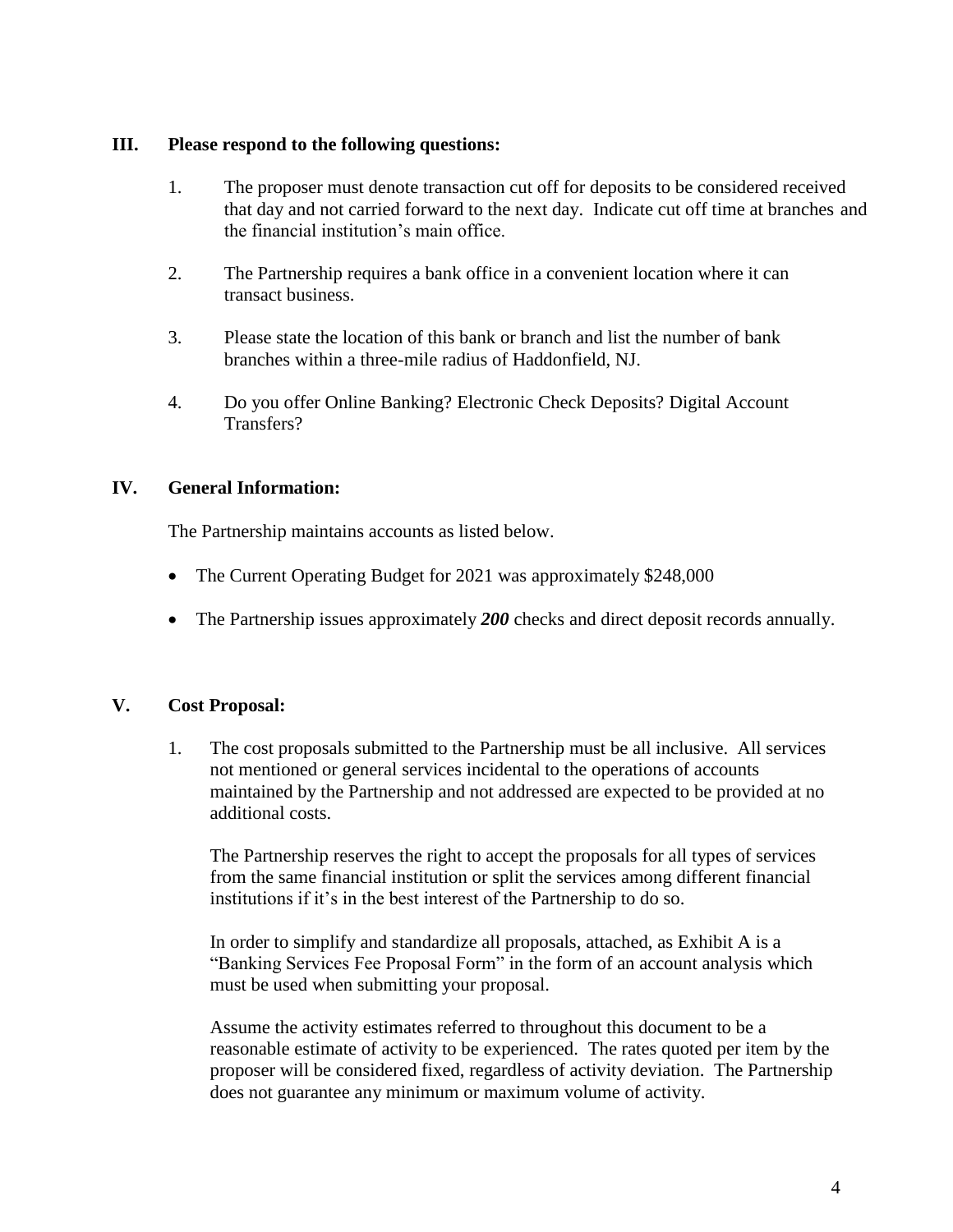2. Indicate the financial institutions per item processing fees paid by the Partnership and revenues to be paid to the Partnership by completing the "Banking Services Fee proposal Form". The fees should be presented on a unit cost basis. The proposer shall identify any specific services, which are not included in the analysis that may be subject to fees or charges payable by the Partnership and include in the section "Charges for All Other Services as Required" on Exhibit A.

# **VI. Information Requested of the Proposer (including mandatory forms):**

Please organize your proposals in the following manner:

1. Title page: Show name of the institution, address, telephone, and fax numbers,

|                        |                               |      | <b>Initial each</b> |
|------------------------|-------------------------------|------|---------------------|
| <b>Required by</b>     |                               |      | checked entry       |
| <b>Partnership for</b> | <b>Submission Requirement</b> | Page | and submit          |
| <b>Haddonfield</b>     |                               |      | required form       |
|                        |                               |      | if necessary        |

name of contact person and the date the proposal was submitted to the Partnership.

- 2. Table of Contents: Include a clear identification of the material by section and page number.
- 3. Letter of Transmittal: The letter is not to exceed two pages in length and should contain the following information:
	- a. State the proposer's understanding of the scope of the service to be performed.
	- b. Indicate whether proposer is a parent or subsidiary associated with a holding company and describe its relationship to other in the group, if applicable.
	- c. Financial reports for the previous two years. (Please include as an attachment at the end of your proposal.)
	- d. State if the proposer is chartered to do business in the State of New Jersey and attach a Governmental Unit Depository Protection Act certification of eligibility.

# **RFP DOCUMENT CHECKLIST**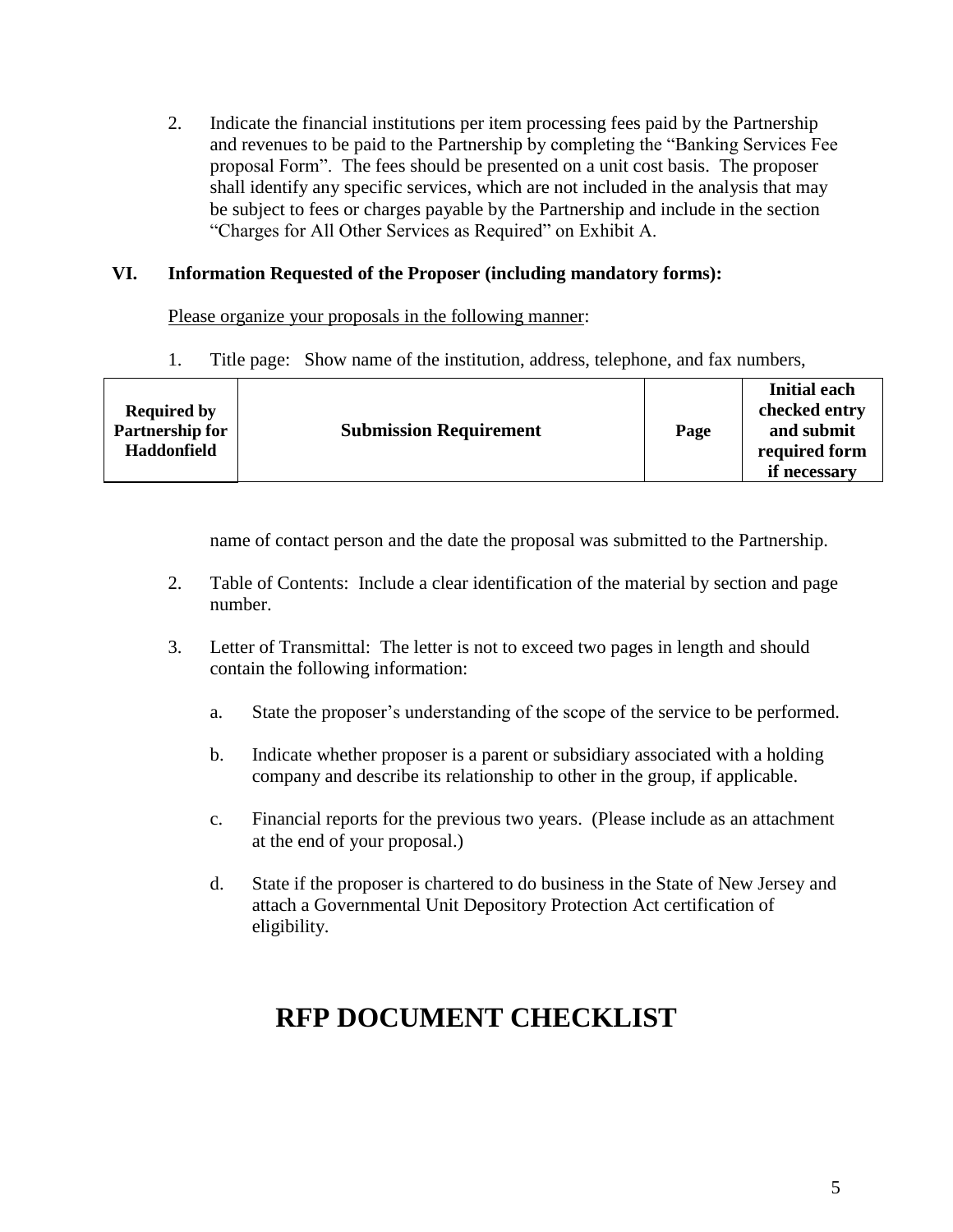| <b>Banking Services Fee Proposal Form</b><br><b>Estimated Monthly Composite Analysis</b>            | $10 - 11$ |  |
|-----------------------------------------------------------------------------------------------------|-----------|--|
| <b>Business Registration Certificate Form-</b><br>mandatory with bid submission                     | 12        |  |
| <b>Stockholder Disclosure Certification Form</b>                                                    | 15        |  |
| <b>C.271 Political Contribution Disclosure Form</b>                                                 | 16        |  |
| <b>Non-Collusion Affidavit Form</b>                                                                 | 18        |  |
| <b>Photocopy of a Affirmative Action Compliance</b><br><b>Evidence and Language Acknowledgement</b> | 13        |  |
| <b>Mandatory Affirmative Action Language</b>                                                        | 14        |  |
| <b>Disclosure of Investment Activities in Iran</b>                                                  | 23        |  |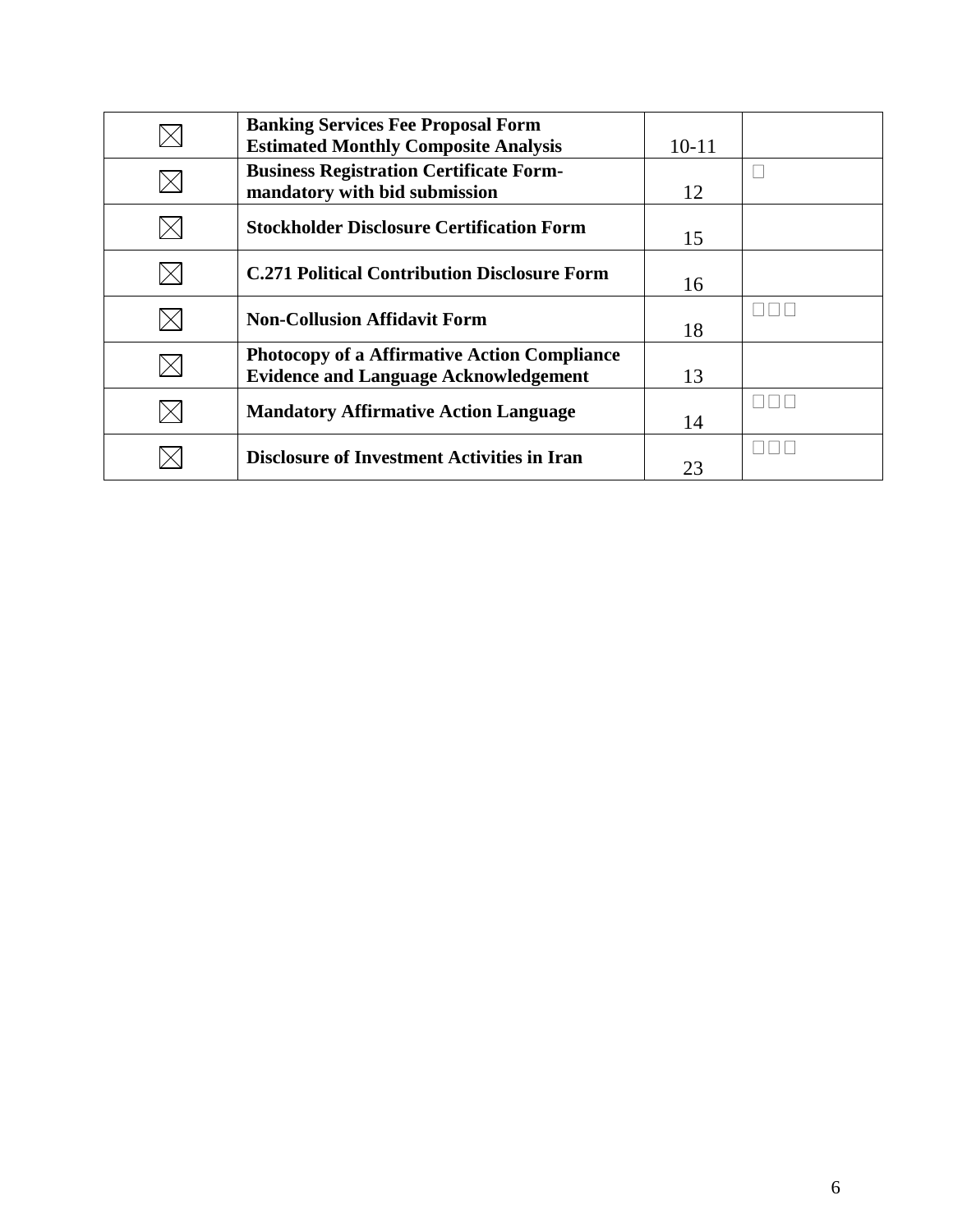### **VII. Summary of Financial Institution's Qualifications:**

- 1. Indicate the institution's background in providing banking services to municipal units of government, in general, and specifically, to municipalities the size of the Partnership for Haddonfield. Provide a listing of municipal client references that are presently using the institution's professional services – i.e., the client name, address, telephone number and contact person.
- 2. Provide a completed "Proposal Form" (Exhibit A) with responses to all identified services. You may expand the form to include items which the Partnership did not identity, but which you think should be listed, whether it is a chargeable item or not.
- 3. Please provide any other material that may be helpful in reviewing the proposal, including any attachments, schedules, financial information, etc.

# **VIII. Evaluation of Proposals:**

The contract will be awarded to the proposer providing the primary banking services at the lowest net cost and who meets the needs of the Partnership most efficiently, provided the price is reasonable and is in the best interest of the Partnership to accept it.

The following criteria will be used to evaluate the proposals.

- 1. Responsiveness of the proposal related to the scope of the work.
- 2. Ability, capacity, and skill of the financial institution to perform the services on a timely basis.
- 3. Responses of client references.
- 4. Experience of the financial institution in establishing and maintaining similar accounts.
- 5. Best arrangement and rate for earnings allowance.
- 6. The sufficiency of financial resources and ability of the institution to perform the contract.
- 7. The reputation, stability, and longevity of the proposer.
- 8. The quality, availability, and adaptability of the services to the particular need required.
- 9. Commitment to serving the community within Haddonfield Partnership.
- 10. Preference for a branch located within the Partnership.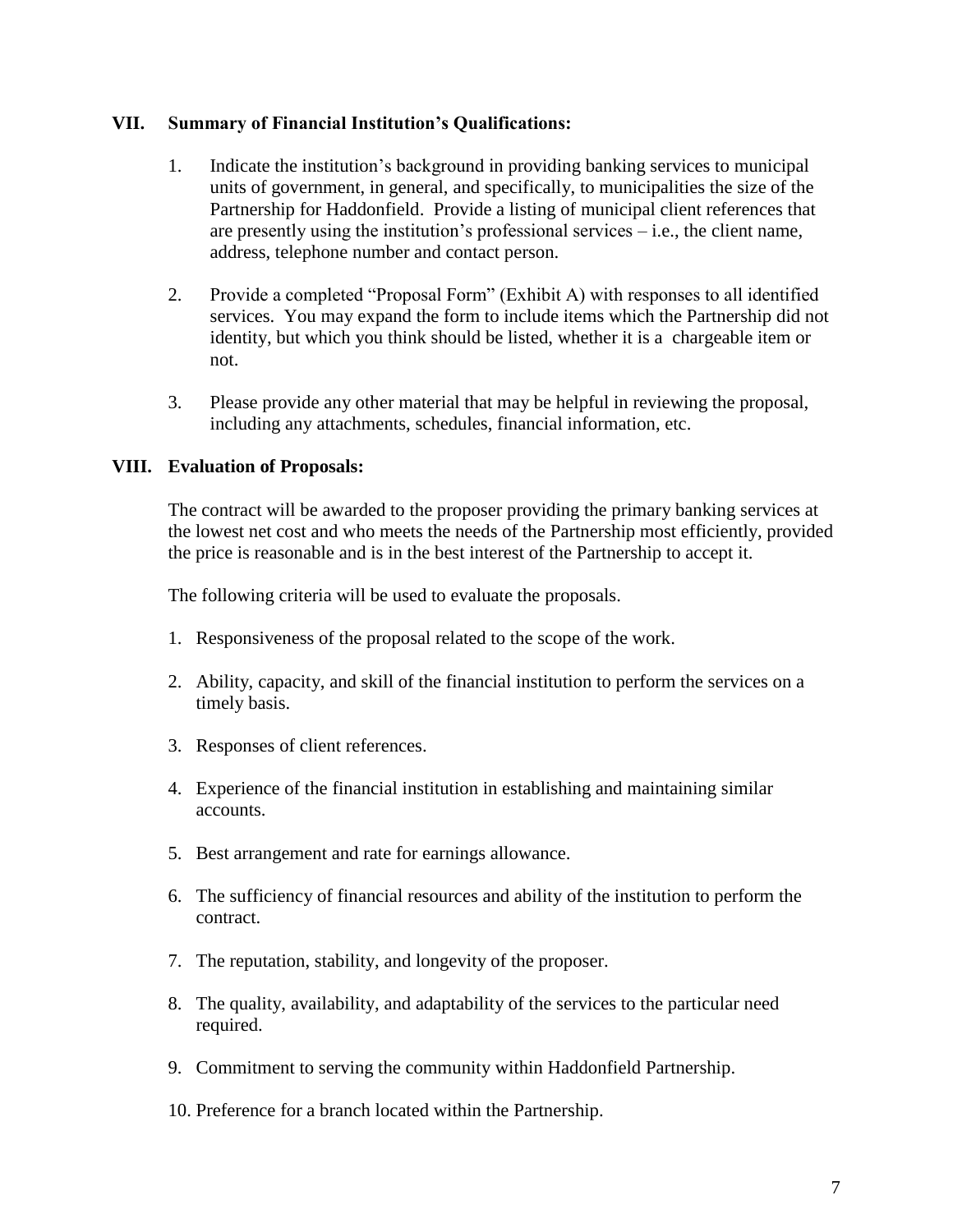## **IX. Additional information:**

1. Any questions relative to interpretation of specifications or the RFP process should be directed to the Treasurer for the Partnership.

### **Please direct inquires to:**

Michael Marciante Executive Director Partnership for Haddonfield Email: downtown@haddonfield-nj.gov Fax: (856) 520-3598

# **X. Receipt of Proposal:**

One (1) original, and four (4) bound copies of their proposal of which one (1) must be unbound for further copying (if necessary) in a sealed envelope marked "General Banking Services for the Partnership for Haddonfield" submitted by your institution must be received in Room 101 of Municipal Hall no later than 3:00 P.M. on May 13, 2022

All proposals submitted shall be binding for ninety (90) calendar days following the above due date.

Proposals received by the Partnership after the time specified will not be considered.

All information required by the RFP must be supplied to constitute a valid proposal.

The Chief Financial Officer will review and evaluate all proposals submitted in response to the RFP. Based on the results of this evaluation, the Chief Financial Officer will make a recommendation to the Partnership Administration. A contract will be executed upon the Commissioners approval.

# **XI. Proposer's Warranty:**

The person signing the proposal warrants that:

- 1. He or she is an officer of the organization.
- 2. He or she has been specifically authorized to offer a proposal in full compliance with all requirements and conditions as set forth in the RFP.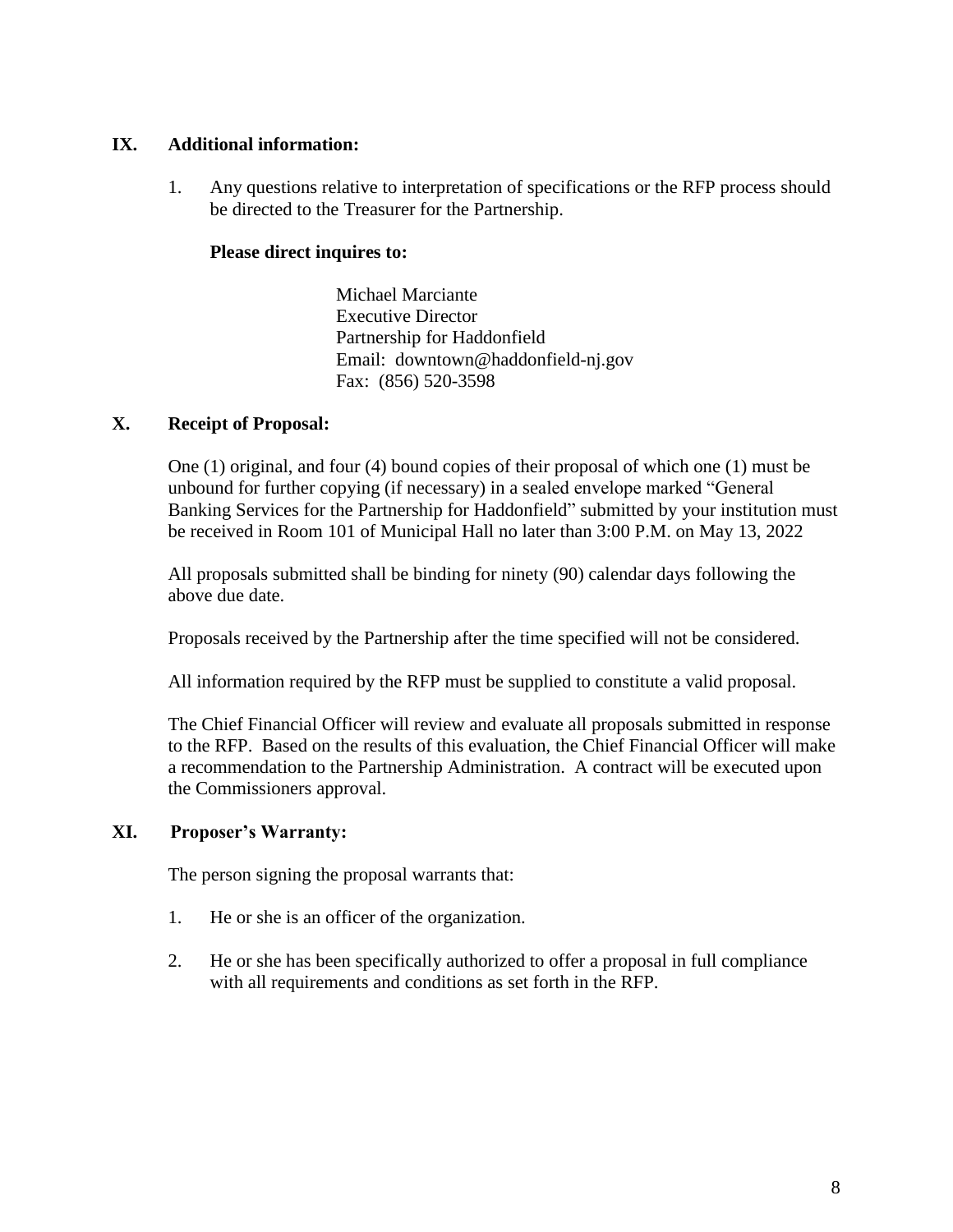#### **EXHIBIT A – Page 1**

#### **BANKING SERVICES FEE PROPOSAL FORM ESTIMATED MONTHLY COMPOSITE ANALYSIS**

|                                         |                                 | These two pages must be<br>completed and submitted<br>with your proposal. |                                |
|-----------------------------------------|---------------------------------|---------------------------------------------------------------------------|--------------------------------|
|                                         |                                 |                                                                           |                                |
|                                         |                                 |                                                                           |                                |
|                                         |                                 |                                                                           |                                |
|                                         |                                 |                                                                           |                                |
| <b>Item</b>                             | <b>Monthly</b><br><b>Volume</b> | Unit<br>Cost                                                              | <b>Monthly</b><br><b>Total</b> |
| Monthly Maintenance Charge All Accounts | $\overline{4}$                  |                                                                           |                                |
| Incoming Wire Transfers w/Phone Advice  | $\overline{2}$                  |                                                                           |                                |
| <b>Outgoing Wire Transfers</b>          | 5                               |                                                                           |                                |
| <b>ACH Transactions</b>                 | 5                               |                                                                           |                                |
| Deposits Each                           | 10                              |                                                                           |                                |
| Deposited Items                         | 10                              |                                                                           |                                |
| Check Processing                        | 20                              |                                                                           |                                |
| <b>Stop Payments</b>                    | 2                               |                                                                           |                                |
| <b>Full Account Reconciliation</b>      | $\mathbf{1}$                    |                                                                           |                                |
| Re-deposited Items                      | 5                               |                                                                           |                                |

# **THIS PROPOSAL SHALL BE ACCOMPANIED BY A VALID"NOTIFICATION OF ELIGIBILITY" UNDER THE GOVERNMENTAL UNIT DEPOSIT PROTECTION ACT.**

**TOTAL** 

**MONTHLY COST**

#### **FAILURE TO COMPLY MAY BE CAUSE FOR REJECTION OF PROPOSAL.**

\*Attach additional sheet if required and detail other charges.

Deposited Item Charged Back 2

P/C Banking all charges 1

\*\*Rate of Interest on Checking Account Credit deposit within (business days)

\*Charges for all Other Services as Required

Sweep Account Fee

Direct Deposit Fee

\*\*Indicate method of determining the rate of interest and frequency of change in rate.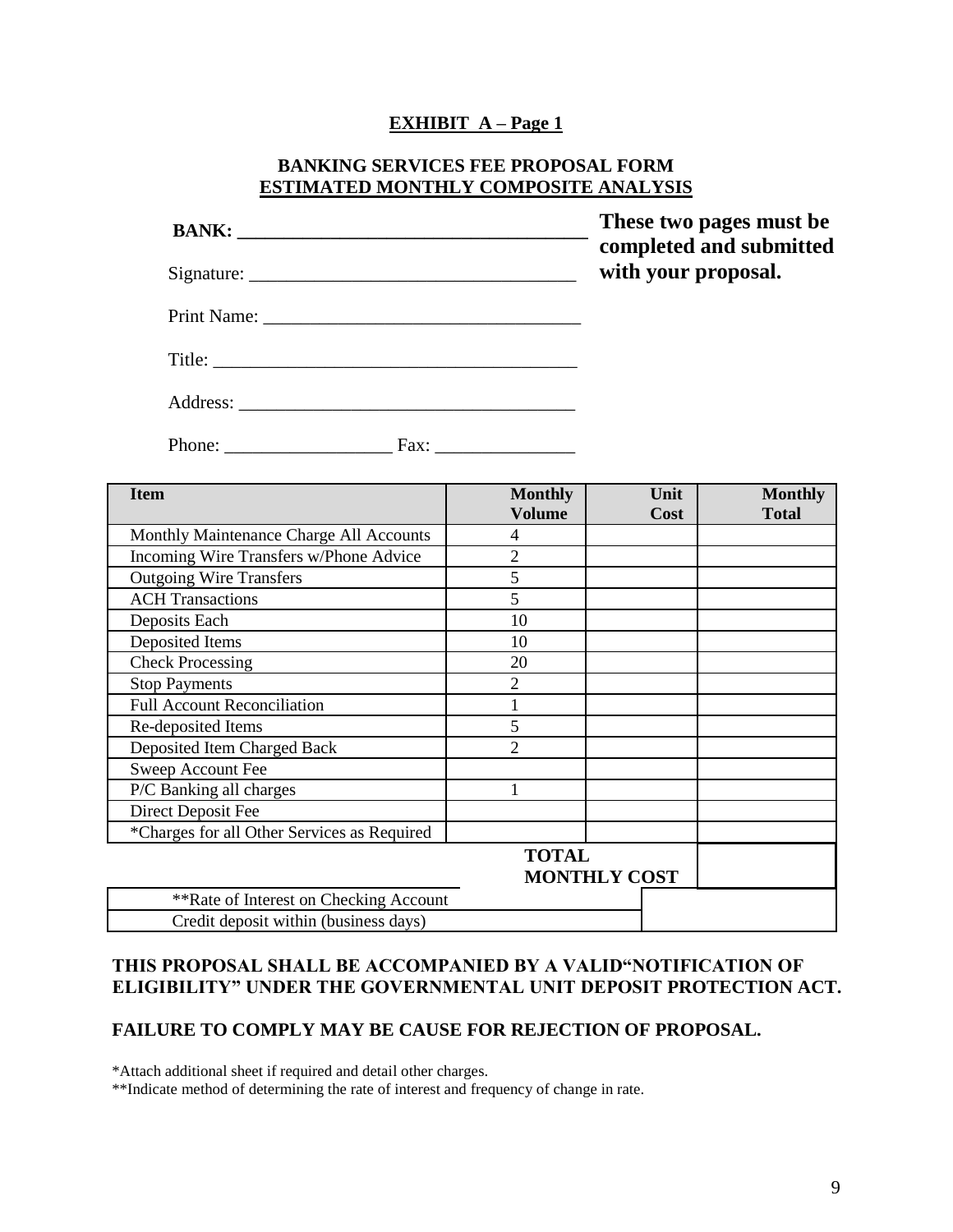# **EXHIBIT A – Page 2**

# **BANKING SERVICES FEE PROPOSAL FORM ESTIMATED MONTHLY COMPOSITE ANALYSIS**

Please use rates in effect for January 2022

| 1. Monthly Compensating Balance Requirements;         |   |
|-------------------------------------------------------|---|
| Standard Banking Services (offset page 10-1)          |   |
| <b>Total Monthly Compensating Balance Requirement</b> |   |
|                                                       |   |
| 2. Interest Earning Potential on available Cash       |   |
| Assumed amount of available cash * \$200,000          |   |
| Less: Total Compensating Balance (line 1)             |   |
| <b>Required Reserve Balance</b>                       |   |
| Float (check clearing)                                |   |
| Available Cash Subject to Interest                    |   |
| Interest Rate Applied to Available Cash               | % |
| 3. Projected Monthly Interest Earnings                |   |

\* This is an approximate figure for all accounts combined. The actual figure will vary somewhat up or down. In order that all proposals be standardized, please use this assumed figure.

**Please add** any services that may be provided but which will not be part of the evaluation process.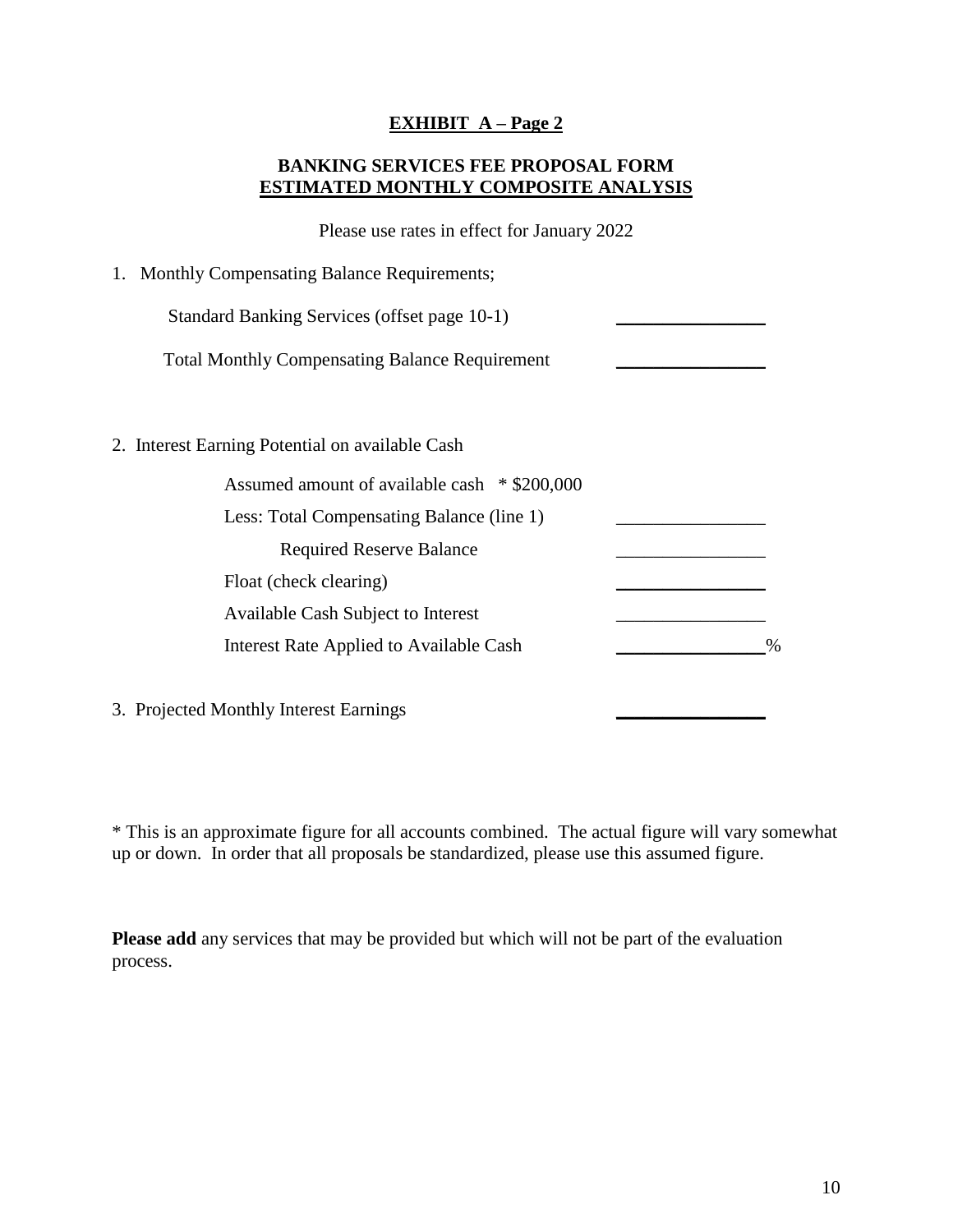#### **BUSINESS REGISTRATION CERTIFICATE**

In compliance with P.L. 2004, c. 57, starting September 1, 2004, all business organizations and individuals that do business with the Partnership for Haddonfield are required to be registered with the State of New Jersey and provide proof of that registration to the Partnership.

#### **The Statute states that failure to submit the Business Registration Certificate is mandatory cause for the bid to be rejected.**

Please take the time now to apply for the certificate and include a copy with the Bid packet.

There is no charge to obtain a certificate. Businesses can obtain a certificate by calling (609) 292-1730 or at [www.nj.gov/njbgs.](http://www.nj.gov/njbgs) Individuals performing personal services can obtain a certificate by calling (609)292-1730 or at [www.nj.gov/treasury/revenue/pdforms/rega.pdf.](http://www.nj.gov/treasury/revenue/pdforms/rega.pdf)

The Business Registration Certificate should not be confused with the Public Works Contractor Registration Act required for construction contracts or the Certificate of Authority.

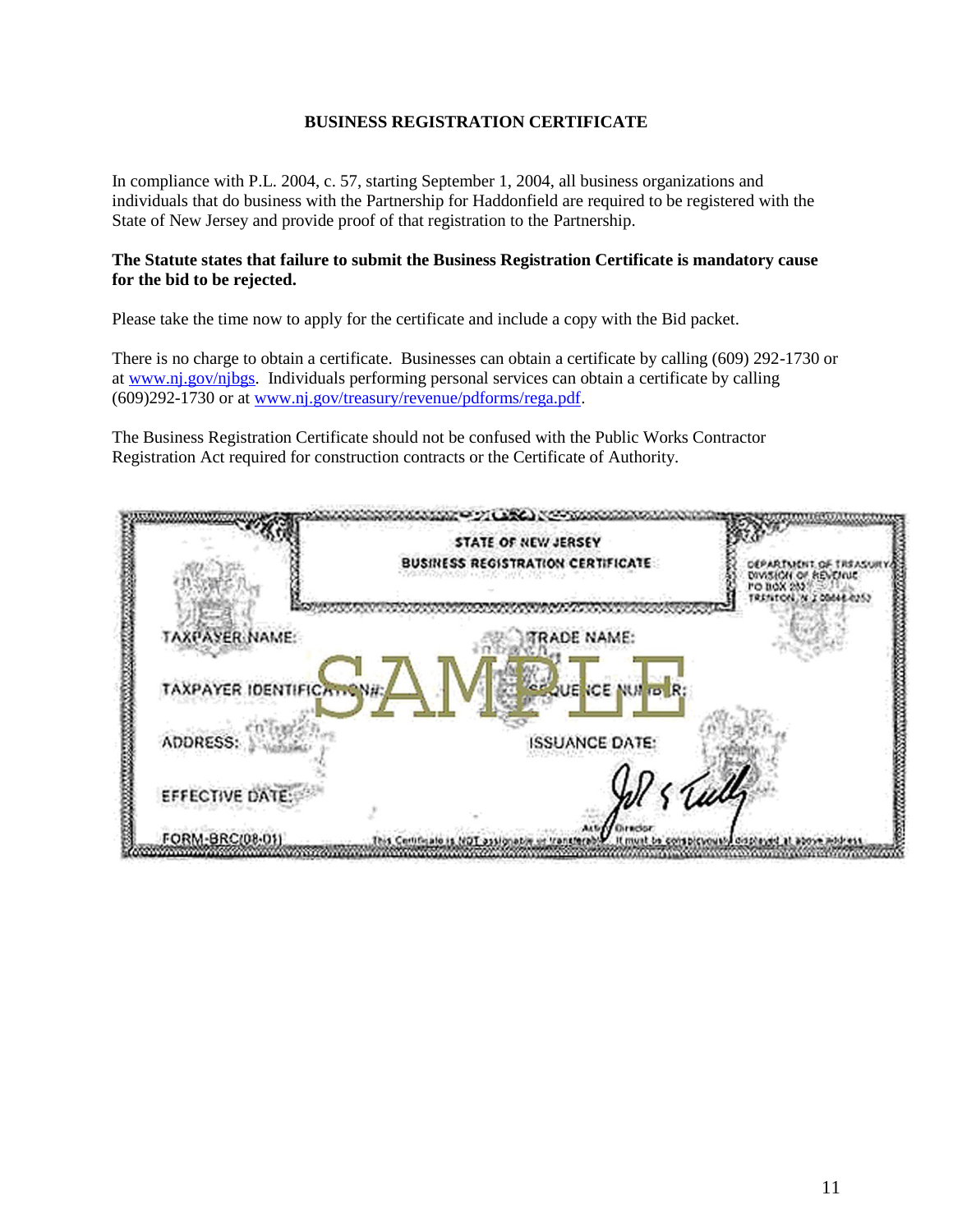# **AFFIRMATIVE ACTION COMPLIANCE NOTICE N.J.S.A. 10:5-31 AND N.J.A.C. 17:27**

# **GOODS AND SERVICES CONTRACTS (INCLUDING PROFESSIONAL SERVICES)**

This form is a summary of the successful bidder's requirement to comply with the requirements of N.J.S.A. 10:5-31 and N.J.A.C. 17:27.

The successful bidder shall submit to the public agency, after notification of award but prior to execution of this contract, one of the following three documents as forms of evidence:

> (a) A photocopy of a valid letter that the contractor is operating under an existing Federally approved or sanctioned affirmative action program (good for one year from the date of the letter);

> > OR

(b) A photocopy of a Certificate of Employee Information Report approval, issued in accordance with N.J.A.C. 17:27-4;

OR

(c ) A photocopy of an Employee Information Report (Form AA302) provided by the Division and distributed to the public agency to be completed by the contractor in accordance with N.J.A.C. 17:27-4.

The successful vendor may obtain the Affirmative Action Employee Information Report (AA302) from the contracting unit during normal business hours.

The successful vendor(s) must submit the copies of the AA302 Report to the Division of Contract Compliance and Equal Employment Opportunity in Public Contracts (Division). The Public Agency copy is submitted to the public agency, and the vendor copy is retained by the vendor.

The undersigned vendor certifies that he/she is aware of the commitment to comply with the requirements of N.J.S.A. 10:5-31 and N.J.A.C. 17:27 and agrees to furnish the required forms of evidence.

The undersigned vendor further understands that his/her bid shall be rejected as non-responsive if said contractor fails to comply with the requirements of N.J.S.A. 10:5-31 and N.J.A.C. 17:27.

| <b>COMPANY:</b>    | SIGNATURE: |
|--------------------|------------|
| <b>PRINT NAME:</b> | TITLE:     |
| DATE:              |            |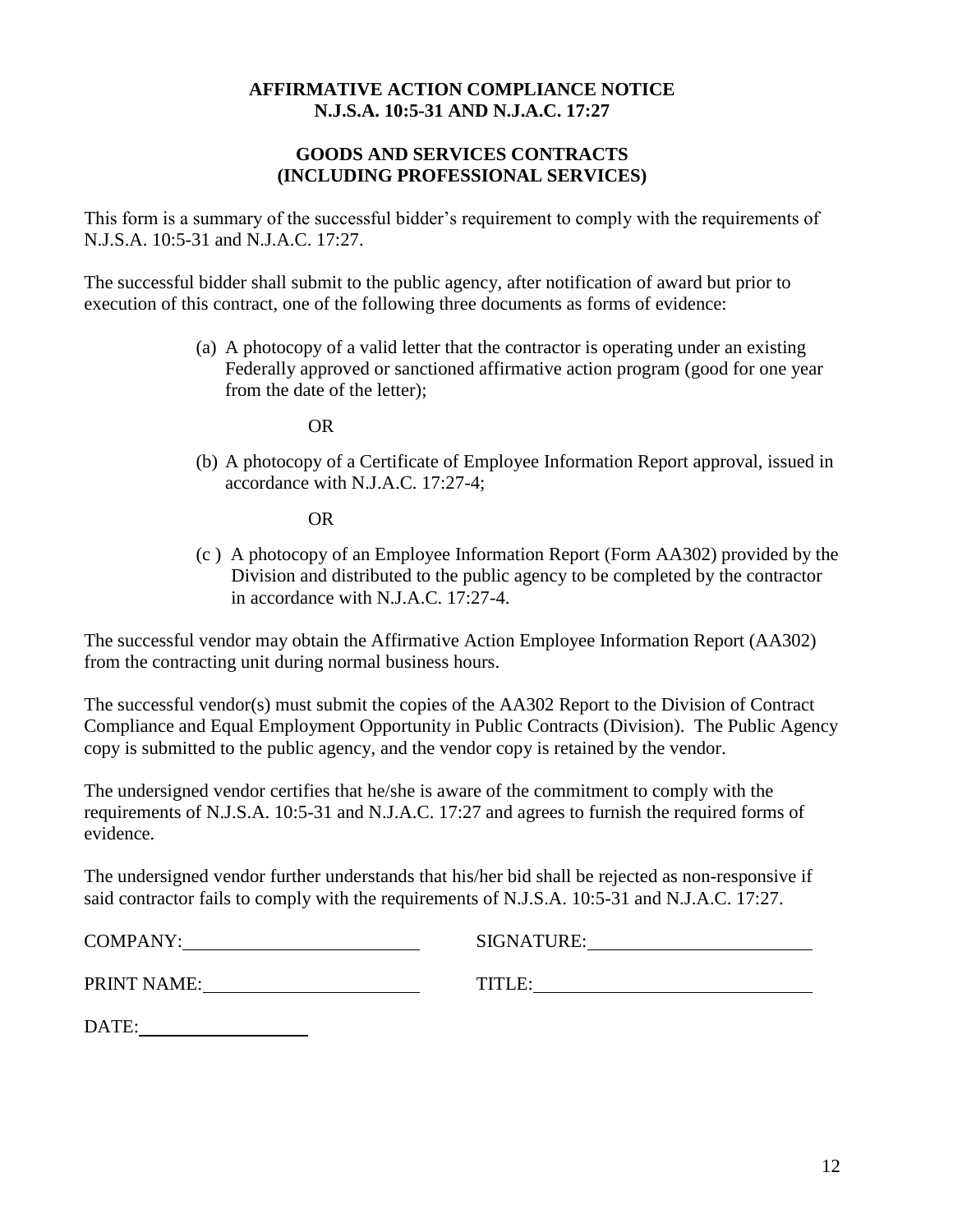# **EXHIBIT A**

#### **P.L. 1975. C. 127 (N.J.A.C. 17:27) MANDATORY AFFIRMATIVE ACTION LANGUAGE**

# **PROCUREMENT, PROFESSIONAL AND SERVICE CONTRACTS**

During the performance of this contract, the contractor agrees as follows:

The contractor or subcontractor, where applicable, will not discriminate against any employee or applicant for employment because of age, race, creed, color, national origin, ancestry, marital status, affectional or sexual orientation or sex. Except with respect to affectional or sexual orientation, the contractor will take affirmative action to ensure that such applicants are recruited and employed, and that employees are treated during employment, without regard to their age, race, creed, color, nation origin, ancestry, marital status, affectional or sexual orientation or sex. Such action shall include, but not be limited to the following: employment, upgrading, demotion, or transfer; recruitment or recruitment advertising; layoff or termination; rates of pay or other forms of compensation; and selection for training, including apprenticeship. The contractor agrees to post in conspicuous places, available to employees and applicants for employment, notices to be provided by the public agency compliance officer setting for the provisions of this non-discrimination clause.

The contractor or subcontractor, where applicable will, in all solicitations or advertisements for employees placed by or on behalf of the contractor, state that all qualified applicants will receive consideration for employment without regard to age, race, creed, color, national origin, ancestry, marital status, affectional or sexual orientation or sex.

The contractor or subcontractor, where applicable, will send to each labor union or representative of workers with which it has a collective bargaining agreement or other contract or understanding, a notice, to be provided by the agency contracting officer advising the labor union or workers, representative of the contractor's commitments under this act and shall post copies of the notice in conspicuous places available to employees and applicants for employment;

The contractor or subcontractor, where applicable, agrees to comply with any regulations promulgated by the Treasurer pursuant to N.J.S.A. 10:5-31 et seq., as amended and supplemented from time to time and the Americans with Disabilities Act.

The contractor or subcontractor agrees to make good faith efforts to employ minority and women workers consistent with the applicable county employment goals established in accordance with N.J.A.C. 17:27-5.2 or a binding determination of the applicable county employment goals determined by the Division, pursuant to N.J.A.C. 17:27-5.2.

The contractor or subcontractor agrees to inform in writing appropriate recruitment agencies including, but not limited to, employment agencies, placement bureaus, colleges, universities, labor unions, that it does not discriminate on the basis of age, race, creed, color, national origin, ancestry, marital status, affectional or sexual orientation, or sex, and that it will discontinue the use of any recruitment agency which engages in direct or indirect discriminatory practices.

The contractor or subcontractor agrees to revise any of its testing procedures, if necessary, to assure that all personnel testing conforms with the principles of job-related testing, as established by the statutes an court decisions of the State of New Jersey and as established by applicable Federal law and applicable Federal court decisions.

In conforming with the applicable employment goals, the contractor or subcontractor agrees to review all procedures relating to transfer upgrading, downgrading and layoff to ensure that all such actions are taken without regard to age, race, creed, color, national origin, ancestry, marital status, affectional or sexual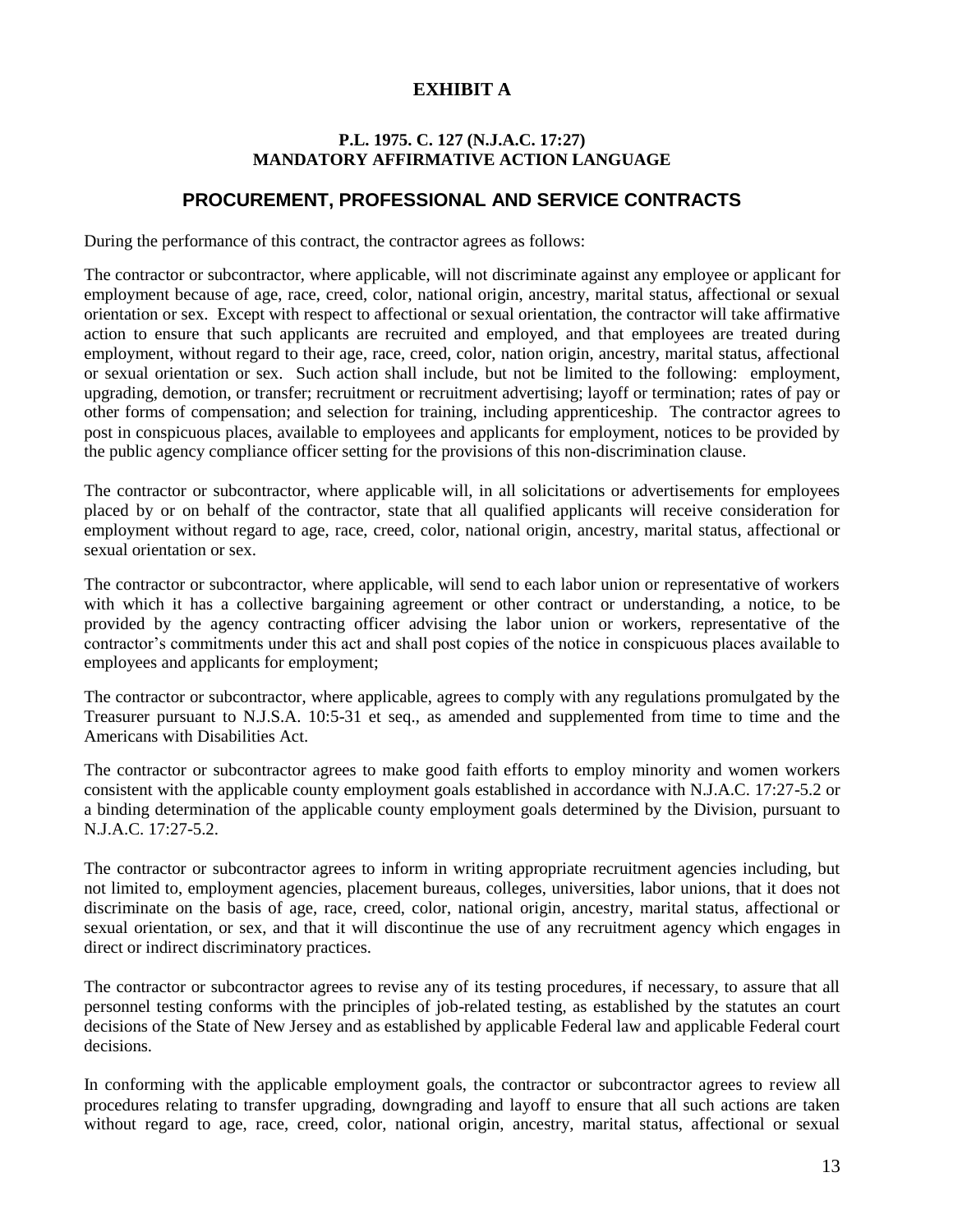orientation, or sex, and conform with the applicable Federal law and consistent with the statutes and court decisions of the State of New Jersey, and applicable Federal court decisions.

The contractor and its subcontractors shall furnish such reports or other documents to the Division of Contract Compliance and EEO as may be requested by the office from time to time in order to carry out the purposes of these regulations, and public agencies shall furnish such information as may be requested by the Division of Contract Compliance and EEO for conducting a compliance investigation pursuant to **Subchapter 10 of the Administrative Code NJAC 17:27.**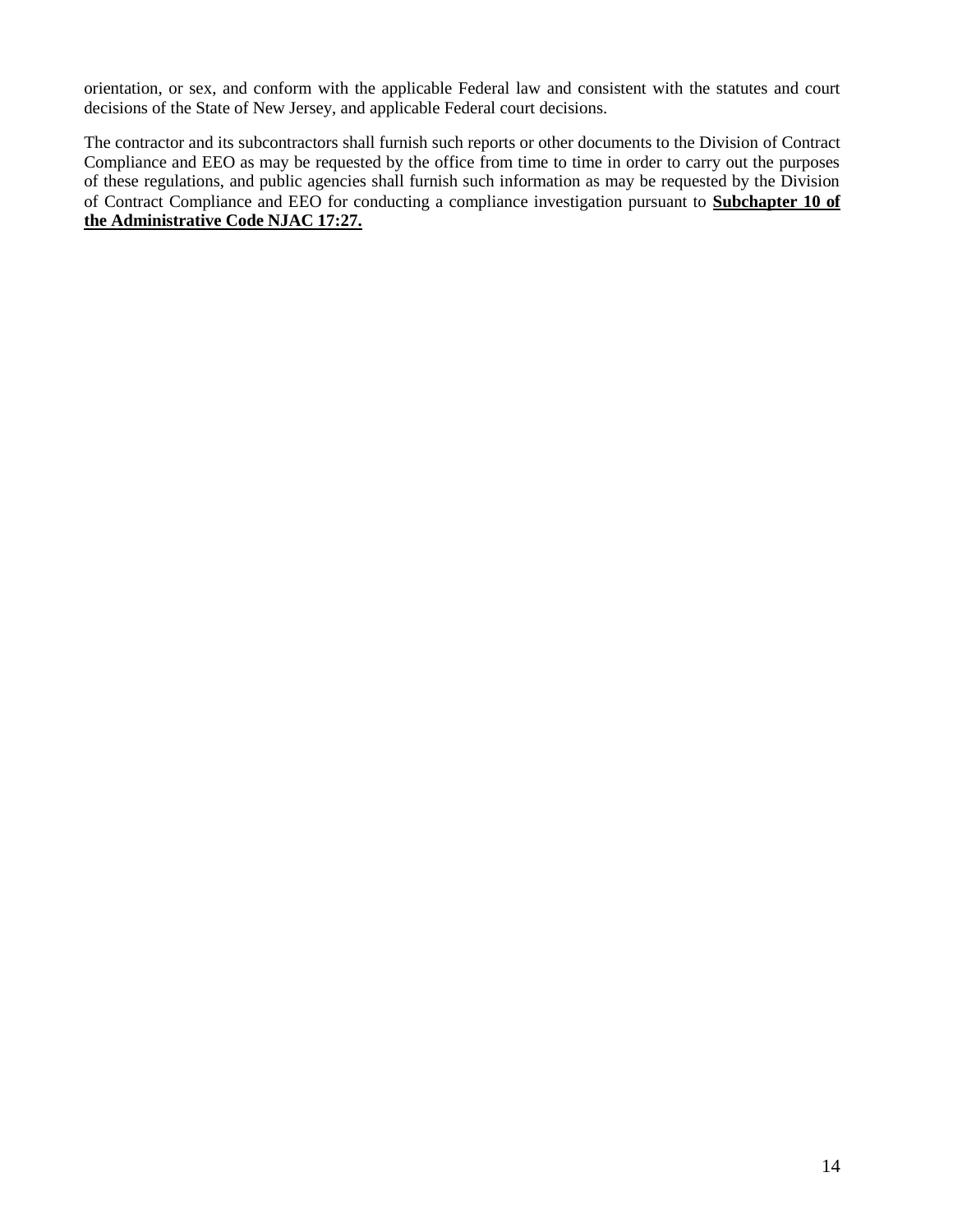#### **MANDATORY LANGUAGE – AMERICANS WITH DISABILITIES ACT OF 1990**

The Federal Americans with Disabilities Act of 1990 requires bid specifications and contracts to contain language that prohibits discrimination on the basis of disability by public entities in all services, programs and activities provided or made available by public entities.

The requirement is described in the Instructions in section VII-B and fully displayed in Appendix B.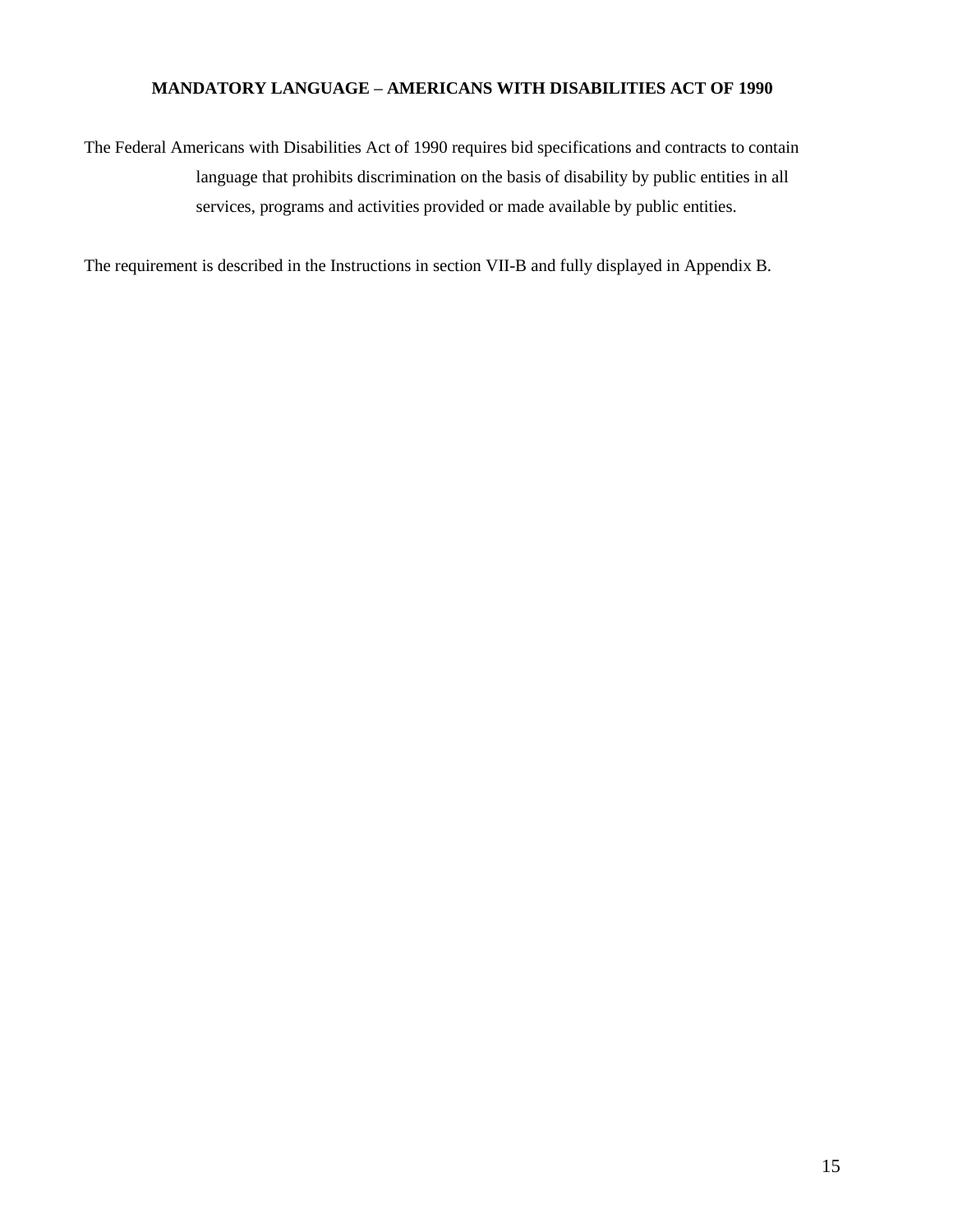# **APPENDIX B AMERICANS WITH DISABILITIES ACT OF 1990 Equal Opportunity for Individuals with Disability**

The contractor and the Partnership for Haddonfield, (hereafter "owner") do hereby agree that the provisions of Title 11 of the Americans With Disabilities Act of 1990 (the "Act")(42 U.S.C. s121 01 ET SEQ.), which prohibits discrimination on the basis of disability by public entities in all services, programs, and activities provided or made available by public entities, and the rules and regulations promulgated pursuant there unto, are made a part of this contract. In providing any aid, benefit, or service on behalf of the owner pursuant to this contract, the contractor agrees that the performance shall be in strict compliance with the Act. In the event that the contractor, its agents, servants, employees, or subcontractors violate or are alleged to have violated the Act during the performance of this contract, the contractor shall defend the owner in any action or administrative proceeding commenced pursuant to this Act. The contractor shall indemnify, protect, and save harmless the owner, its agents, servants, and employees from and against any and all suits, claims, losses, demands, or damages, of whatever kind or nature arising out of or claimed to arise out of the alleged violation. The contractor shall, at its own expense, appear, defend, and pay any and all charges for legal services and any and all costs and other expenses rising from such action or administrative proceeding or incurred in connection therewith. In any and all complaints brought pursuant to the owner's grievance procedure, the contractor agrees to abide by any decision of the owner which is rendered pursuant to said grievance procedure, the contractor agrees to abide by any decision of the owner which is rendered pursuant to said grievance procedure. If any action or administrative proceeding results in an award of damages against the owner, or if the owner incurs any expense to cure a violation of the ADA which has been brought pursuant to its grievance procedure, the contractor shall satisfy and discharge the same at its own expense.

The owner shall, as soon as practicable after a claim has been made against it, give written notice thereof to the contractor along with full and complete particulars of the claim. If any action or administrative proceeding is brought against the owner or any of its agents, servants, and employees, the *owner shall* expeditiously forward or have forwarded to the contractor every demand, complaint, notice, summons, pleading, or other process received by the owner or its representatives.

It is expressly agreed and understood that any approval by the owner of the services provided by the contractor pursuant to this contract will not relieve the contractor of the obligation to comply with the Act and to defend, indemnify, protect, and save harmless the owner pursuant to this paragraph.

It is further agreed and understood that the owner assumes no obligation to indemnify or save harmless the contractor, its agents, servants, employees and subcontractors for any claim which may arise out of their performance of this Agreement. Furthermore, the contractor expressly understands and agrees that the provisions of this indemnification clause shall in no way limit the contractor's obligations assumed in this Agreement, nor shall they be construed to relieve the contractor from any liability, nor preclude the owner from taking any other actions available to it under any other provisions of the Agreement or otherwise at law.

16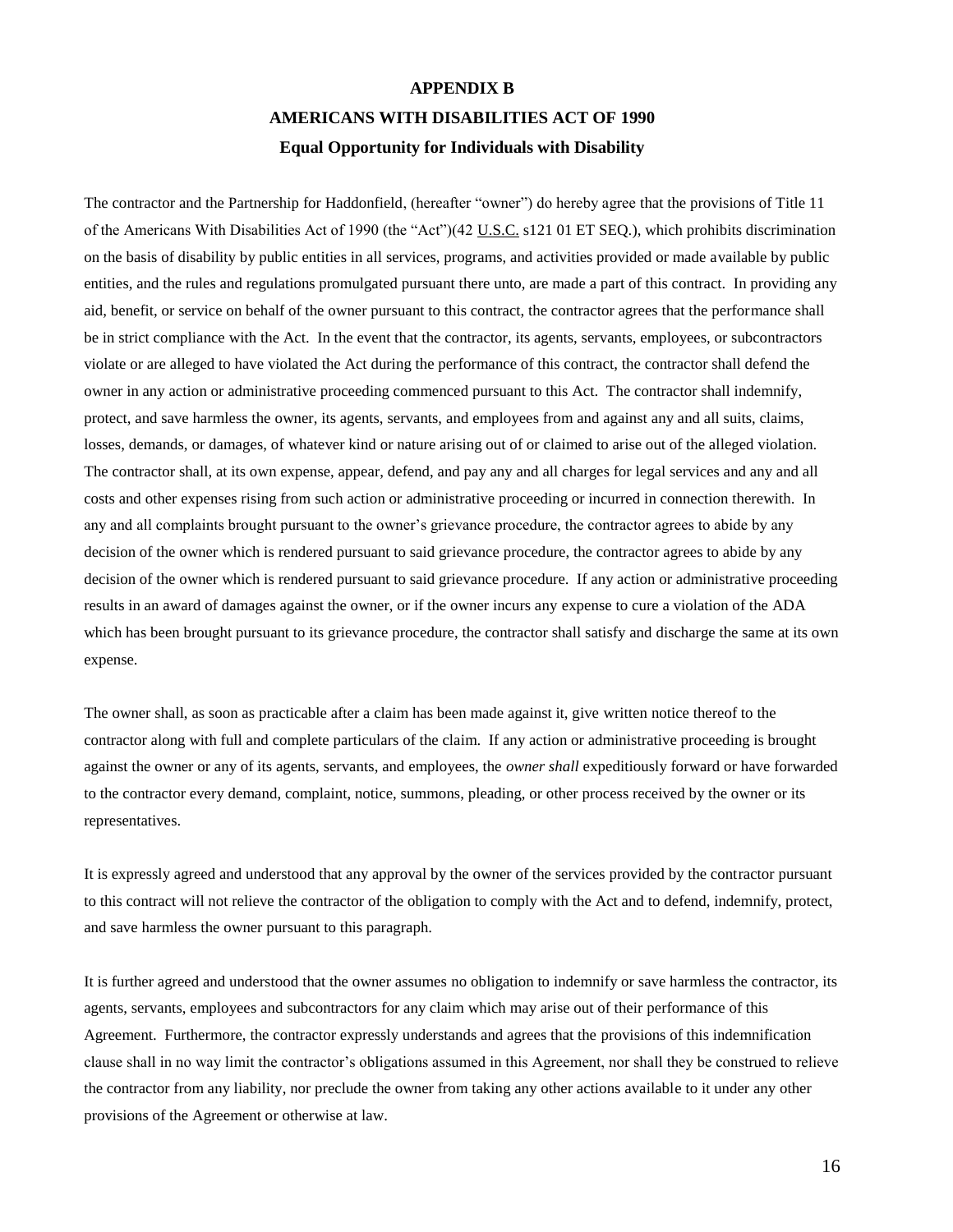### **STOCKHOLDER DISCLOSURE CERTIFICATION**

No corporation or partnership shall be awarded any contract for the performance of any work or the furnishing of any materials or supplies, unless, prior to the receipt of the bid or accompanying the bid of said corporation or partnership, there is submitted a statement setting forth the names and addresses of all stockholders in the corporation or partnership who own ten (10) percent or greater interest therein. Form of Statement shall be completed and attached to the bid proposal.

The Attorney General has concluded that the provisions of N.J.S,A, 53:25-24.2, in referring to corporations and partnerships, are intended to apply to all forms of corporations and partnerships, including, but not limited to, Limited partnerships, limited liability corporations, limited liability partnerships, and Subchapter S corporations.

This requires bidders to disclose whether they are a partnership, corporation or sole proprietorship. This form shall be completed, signed and notarized. Failure of the bidder to submit the required information is cause for automatic rejection of the bid.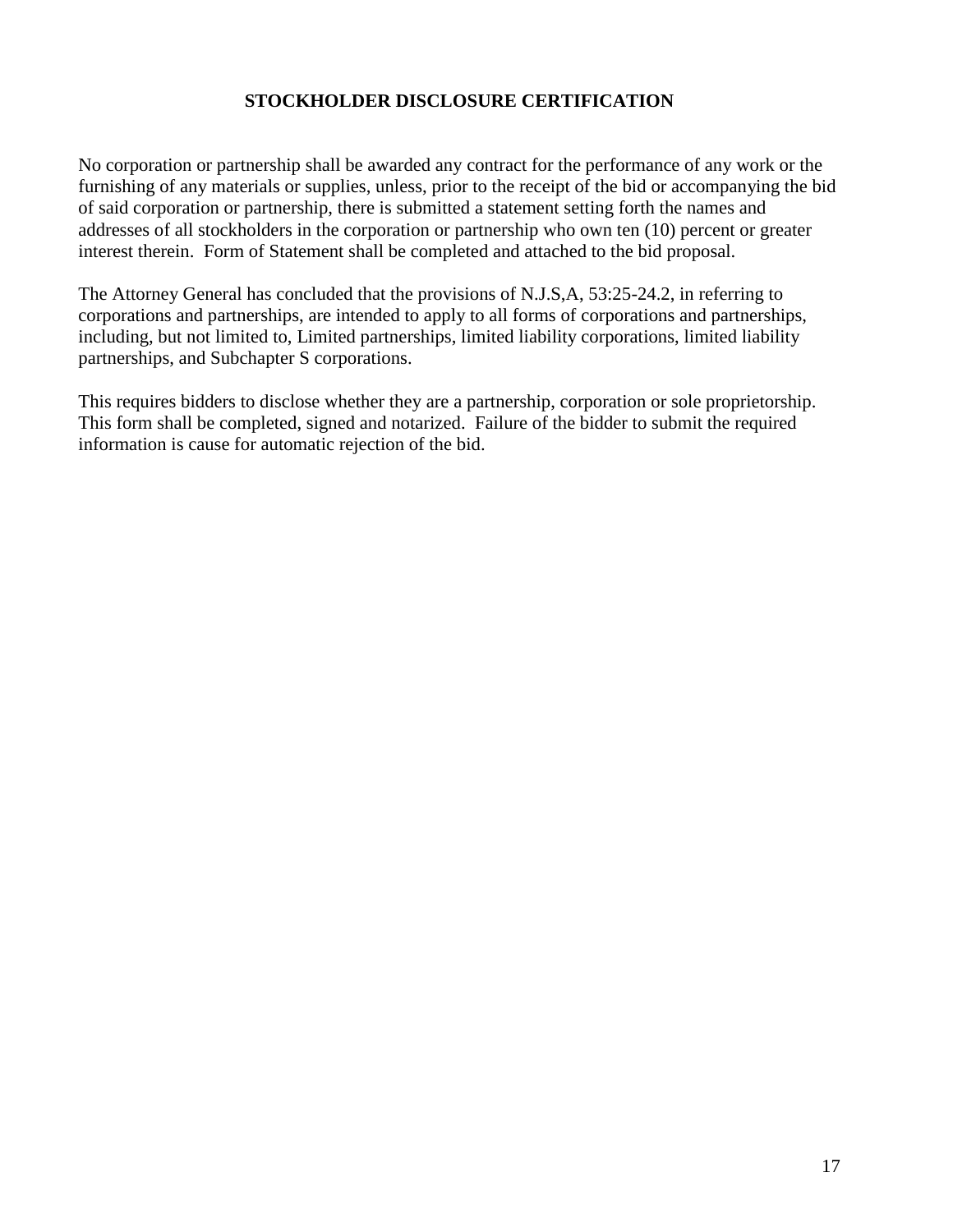# **STOCKHOLDER DISCLOSURE CERTIFICATION**

This Statement Shall Be Included with Bid Submission

|                                   | I certify that the list below contains the names and home addresses of all stockholders<br>holding 10% or more of the issued and outstanding stock of the undersigned.<br><b>OR</b> |                                                                                                                       |
|-----------------------------------|-------------------------------------------------------------------------------------------------------------------------------------------------------------------------------------|-----------------------------------------------------------------------------------------------------------------------|
|                                   | stock of the undersigned.                                                                                                                                                           | I certify that no one stockholder owns 10% or more of the issued and outstanding                                      |
|                                   | Check the box that represents the type of business organization:                                                                                                                    |                                                                                                                       |
| $\Box$ Partnership                | $\Box$ Corporation<br>Subchapter S Corporation                                                                                                                                      | $\Box$ Sole Proprietorship<br>□ Limited Partnership → Limited Liability Corporation → Limited Liability Partnership   |
|                                   |                                                                                                                                                                                     | Sign and notarize the form below, and, if necessary, complete the stockholder list below.                             |
| Stockholders:                     |                                                                                                                                                                                     |                                                                                                                       |
|                                   |                                                                                                                                                                                     |                                                                                                                       |
|                                   | <u> 1989 - Johann John Stoff, deutscher Stoffen und der Stoffen und der Stoffen und der Stoffen und der Stoffen</u>                                                                 | <u> 1989 - Johann Harry Harry Harry Harry Harry Harry Harry Harry Harry Harry Harry Harry Harry Harry Harry Harry</u> |
|                                   |                                                                                                                                                                                     |                                                                                                                       |
|                                   |                                                                                                                                                                                     |                                                                                                                       |
| $\frac{1}{2}$ , 2 $\frac{1}{2}$ . | Subscribed and sworn before me this ___ day of                                                                                                                                      | (Affiant)                                                                                                             |
| (Notary Public)                   |                                                                                                                                                                                     |                                                                                                                       |
| My Commission expires:            |                                                                                                                                                                                     | (Print name & title of affiant)<br>(Corporate Seal)                                                                   |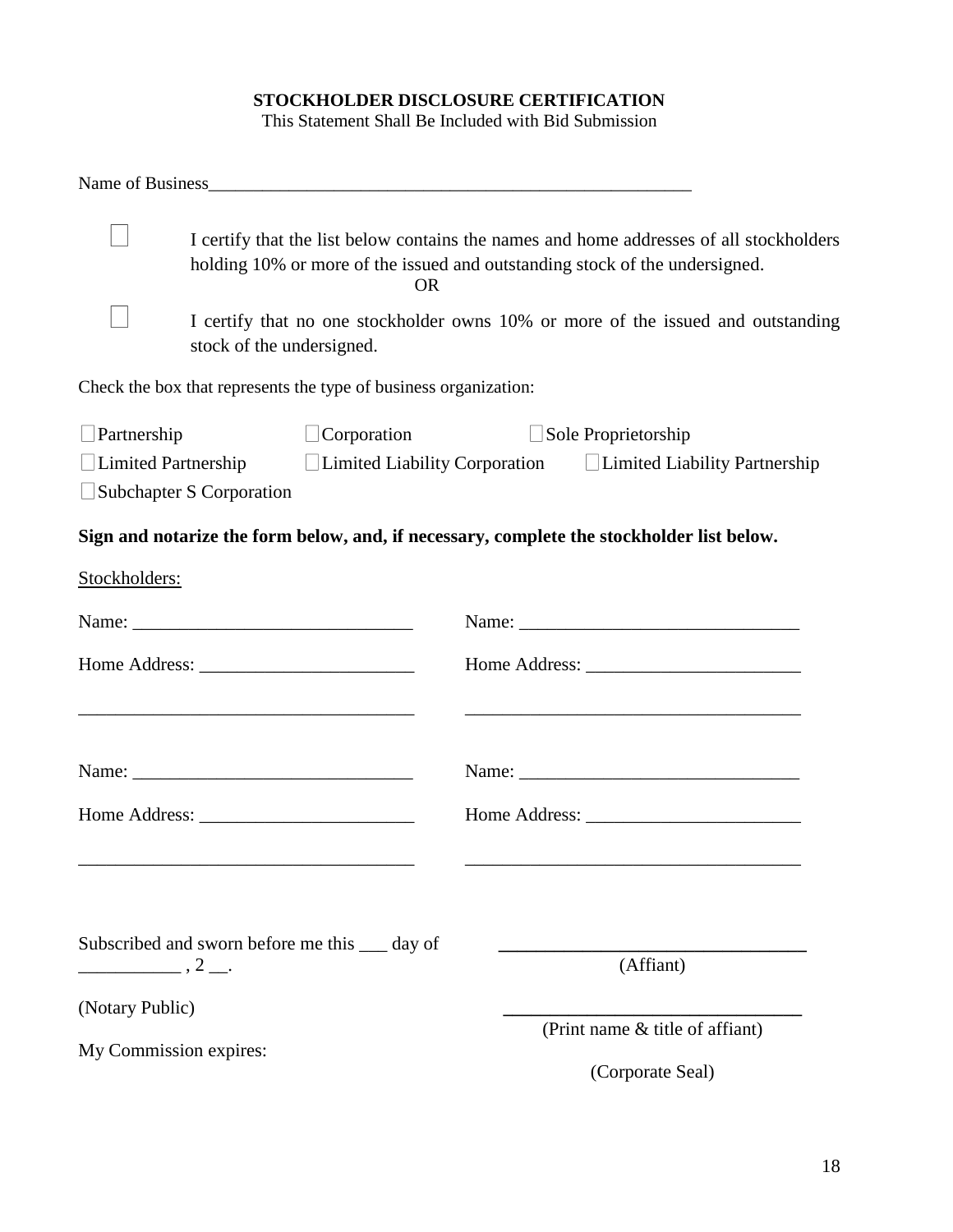#### **STATE OF NEW JERSEY DEBARRED LIST AFFIDAVIT**

STATE OF NEW JERSEY (1998)

) ss.

COUNTY OF

I, \_\_\_\_\_\_\_\_\_\_\_\_\_\_\_\_\_\_\_\_\_\_\_\_\_\_\_\_\_\_\_\_\_\_\_, of the \_\_\_\_\_\_\_\_\_\_\_\_\_\_\_\_\_ of \_\_\_\_\_\_\_\_\_\_\_\_\_\_\_\_\_\_\_\_\_ in the County of \_\_\_\_\_\_\_\_\_\_\_\_\_\_ and the State of New Jersey of full age, being duly sworn according to law on my oath depose and say that:

I am  $\blacksquare$ \_\_\_\_\_\_\_\_\_\_\_\_\_\_\_\_\_\_\_\_\_\_\_\_\_\_\_\_\_\_\_\_ the Bidder making the Proposal for the above named work, and that I executed the said Proposal with full authority to do so; that said Bidder at the time of making this Bid is not included on the State of New Jersey, State Treasurer's List of Debarred, Suspended and Disqualified Bidders; and that all statements contained in said Proposal and in this affidavit are true and correct, and made with the full knowledge that the Partnership for Haddonfield, as Owner, relies upon the truth of the statements contained in said Proposal and in the statements contained in this affidavit in awarding the contract for said work.

The undersigned further warrants that should the name of the firm making this Bid appear on the State Treasurer's List of Debarred, Suspended and Disqualified Bidders at anytime prior to, and during the life of this Contract, including Guarantee period, that Partnership for Haddonfield shall be immediately notified by the signatory of this Eligibility Affidavit.

The undersigned understands that the firm making the bid as Contractor is subject to disbarment, suspensions and/or disqualification in contracting with the State of New Jersey, if the Contractor, pursuant to NJAC 7:1-5.2, commits any of the acts listed therein, and as determined according to applicable law and regulations.

(Insert Name and Address of Contractor)

(Insert Name and Title of Affiant)

Sworn and subscribed before me this day of \_\_\_\_\_\_\_\_\_\_\_\_\_\_\_\_\_\_\_\_\_\_\_\_\_, 20\_\_\_.

Notary Public of the State of New Jersey My commission expires: \_\_\_\_\_\_\_\_\_\_\_\_\_\_\_\_\_\_

\_\_\_\_\_\_\_\_\_\_\_\_\_\_\_\_\_\_\_\_\_\_\_\_\_\_\_\_\_\_\_\_\_\_\_\_\_\_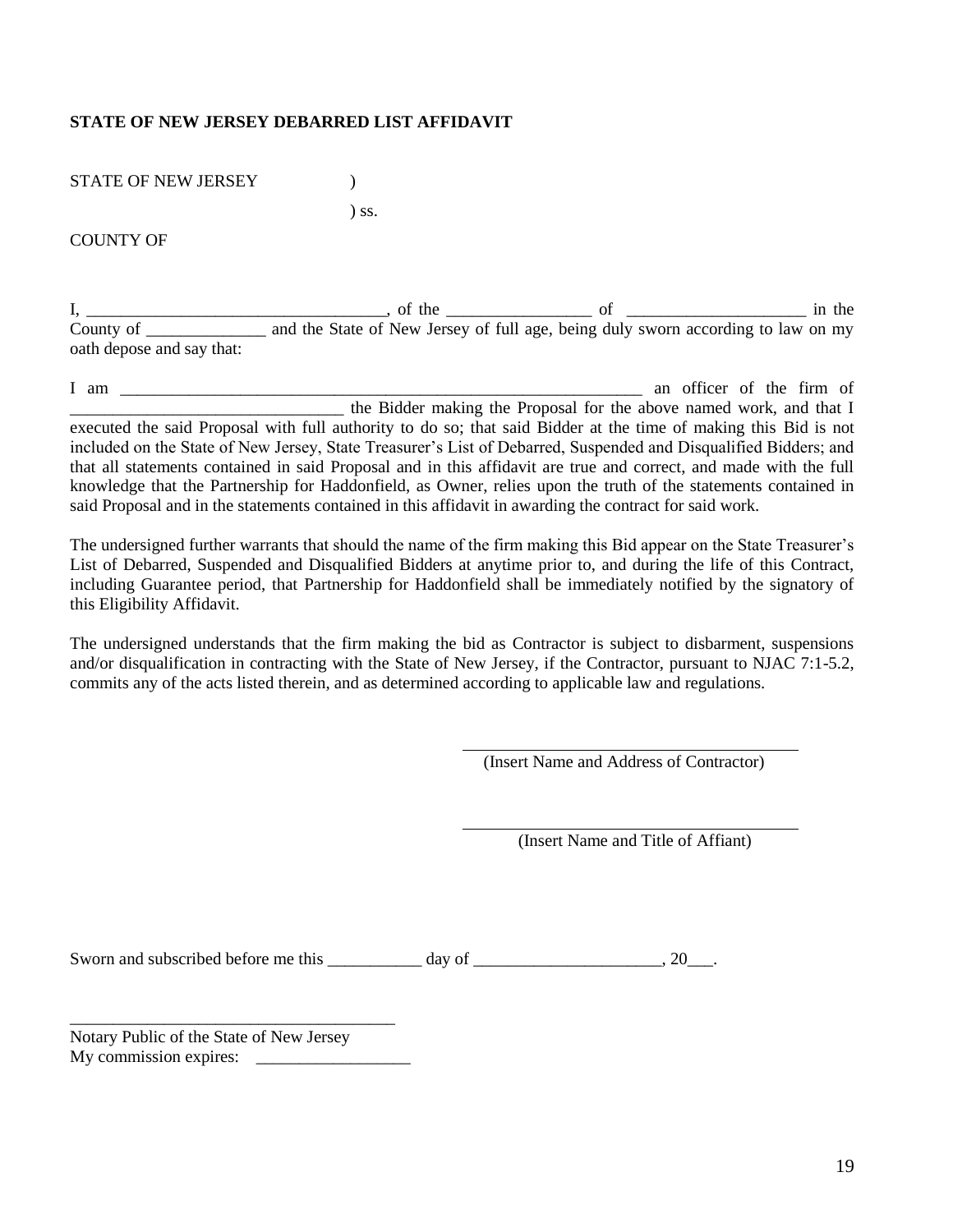#### **NON-COLLUSION AFFIDAVIT**

| STATE OF NEW JERSEY                                      |                                                                                                           |
|----------------------------------------------------------|-----------------------------------------------------------------------------------------------------------|
|                                                          | $)$ ss.                                                                                                   |
| <b>COUNTY OF</b>                                         |                                                                                                           |
| PROJECT:                                                 |                                                                                                           |
| I,                                                       |                                                                                                           |
|                                                          | County of _____________________, in the State of _____________________, of full age, being duly           |
| sworn                                                    | according to law upon my oath depose and say that I<br>am                                                 |
|                                                          |                                                                                                           |
|                                                          |                                                                                                           |
|                                                          | authority to do so; that said bidder has not, directly or indirectly, entered into any agreement,         |
|                                                          | participated in any collusion, or otherwise taken any action in restraint of free, competitive bidding in |
|                                                          | connection with the above named project; and that all statements contained in said Proposal and in this   |
|                                                          | affidavit are true and correct, and made with full knowledge that the Partnership for Haddonfield relies  |
|                                                          | upon the truth of the statements contained in said Proposal and in the statements contained in this       |
| affidavit in awarding the contract for the said project. |                                                                                                           |

*I further warrant that no person or selling agency has been employed or retained to solicit or secure such contract upon an agreement or understanding for a commission, percentage, brokerage, or contingent fee, except bona fide employees or bona fide established commercial or selling agencies maintained by \_\_\_\_\_\_\_\_\_\_\_\_\_\_\_\_\_\_\_\_\_\_\_\_\_\_\_\_\_\_\_(N.J.S.A. 52:34-1 5).*

**(Name of Bidder)**

(Signature)

\_\_\_\_\_\_\_\_\_\_\_\_\_\_\_\_\_\_\_\_\_\_\_\_\_\_\_\_\_\_\_\_\_\_\_\_\_\_

\_\_\_\_\_\_\_\_\_\_\_\_\_\_\_\_\_\_\_\_\_\_\_\_\_\_\_\_\_\_\_\_\_\_\_\_\_\_ (Type or print name or affiant)

Sworn and subscribed before me this \_\_\_\_\_\_\_\_\_\_ day of \_\_\_\_\_\_\_\_\_\_\_\_\_\_\_\_\_, 20\_\_\_.

Notary Public of the State of New Jersey My commission expires \_\_\_\_\_\_\_\_\_\_\_\_\_\_\_\_\_\_

\_\_\_\_\_\_\_\_\_\_\_\_\_\_\_\_\_\_\_\_\_\_\_\_\_\_\_\_\_\_\_\_\_\_\_\_\_\_